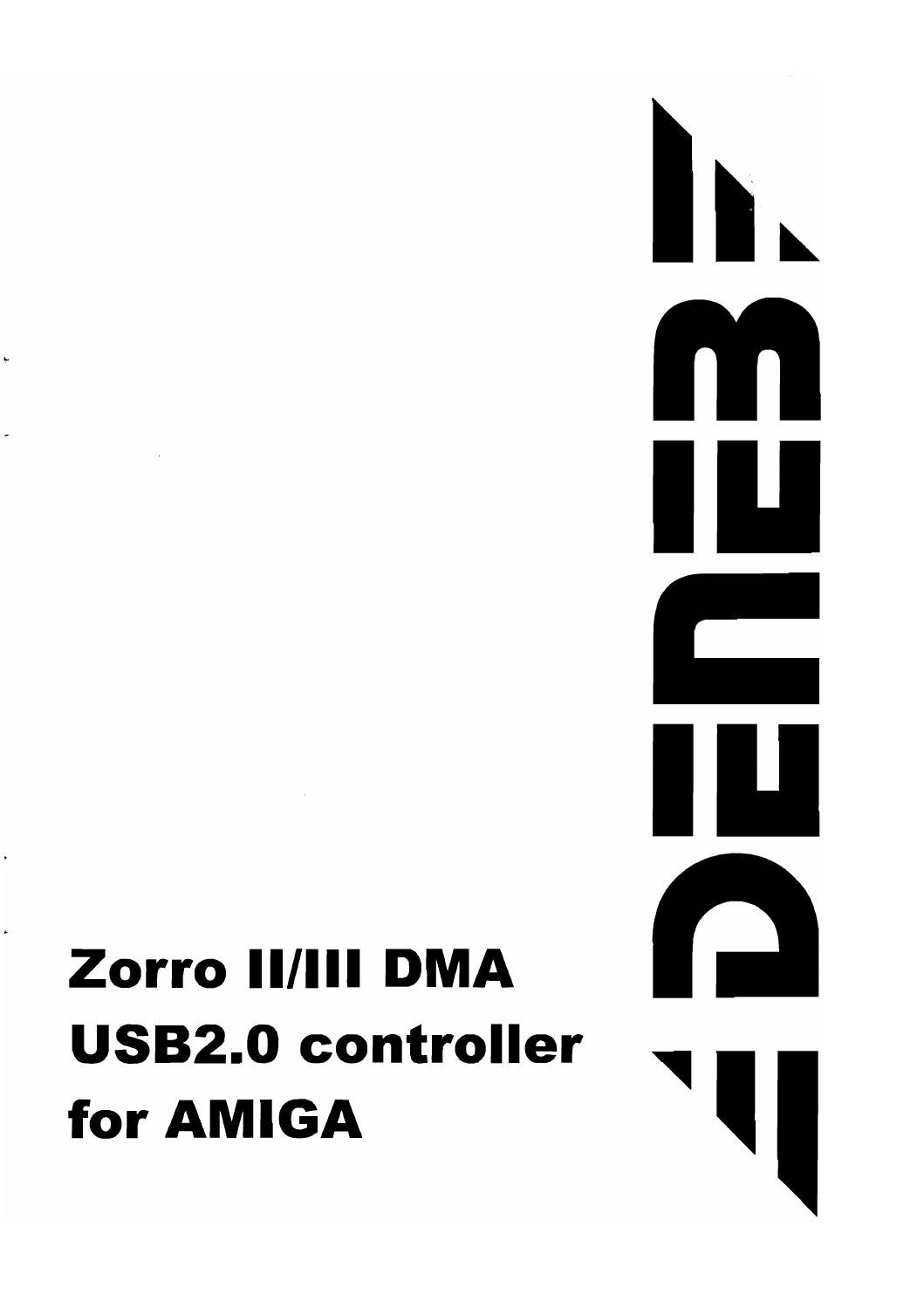#### **Legal notes**

- Information in this manual has been assembled and checked with all possible accurency. Anyhow, we cannot be made responsible for errors or missing parts.
- We cannot be made responsible for damages which are caused by using any information given in this manual.
- Technical specification of hardware and / or software may be changed by E3B and Chris Hodges without further notification.
- This manual may not be copied or reproduced in any way and by any means, including optical and electronical proceedings without prior written permission of E3B. This also applies to translations into other languages.
- E3B and Chris Hodges cannot be made responsible for damages due to erronous or lost data caused by misfunction or wrong application of the DENE3 and / or the software included in this package.
- Damages caused by misaligned plugging and static discharges at the expansion module and / or the computer it was installed are explicitly not covered by guarantee.

#### **Trademarks**

- $\bullet$  DENEB is a trademark of E3B.
- Names and products used in this manual may be registered trademarks or products of the corresponding company, even if they are used in this manual without further noctice.

#### **Contact**

- Hardware: Michael Bohmer, Fa. E3B I Hohlleitenweg 11d I 85410 Haag I mboehmer@e3b.de
- Software: Chris Hodges | Motorstraße 34a | 80809 München | chrisly@platon42.de

Version 1.03 - April 2008 © 2007,2008 E3B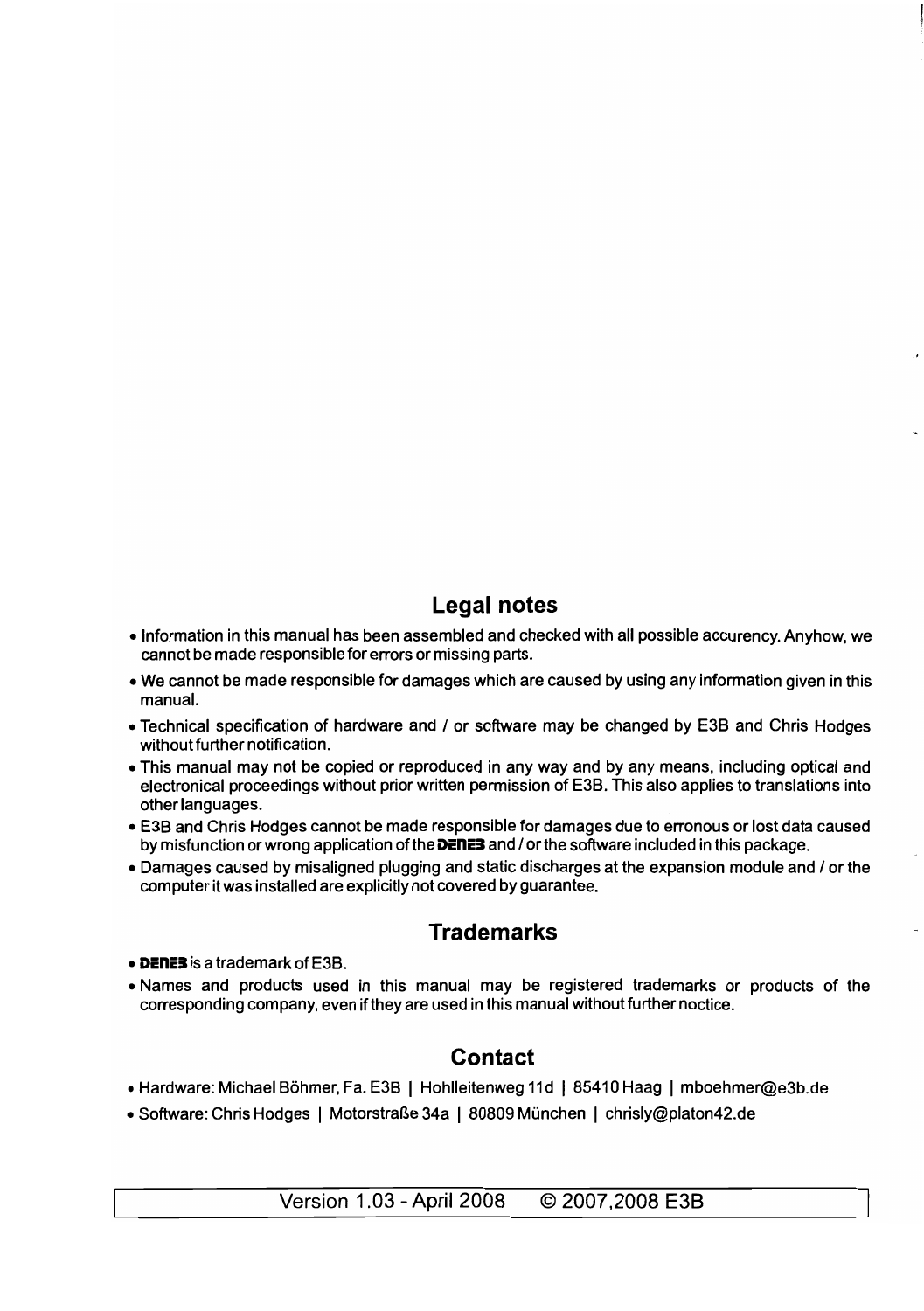## *EDENEBF*

### Inhaltsverzeichnis

| 4. Zorro II/III, PIO and DMA - things you should know  6 |  |
|----------------------------------------------------------|--|
|                                                          |  |
|                                                          |  |
|                                                          |  |
|                                                          |  |
|                                                          |  |
|                                                          |  |
| 6.5. Installation in Amiga 3000T / 4000T  10             |  |
| 6.6. Installation in Amiga 1200 Tower  10                |  |
|                                                          |  |
|                                                          |  |
|                                                          |  |
|                                                          |  |
|                                                          |  |
|                                                          |  |
|                                                          |  |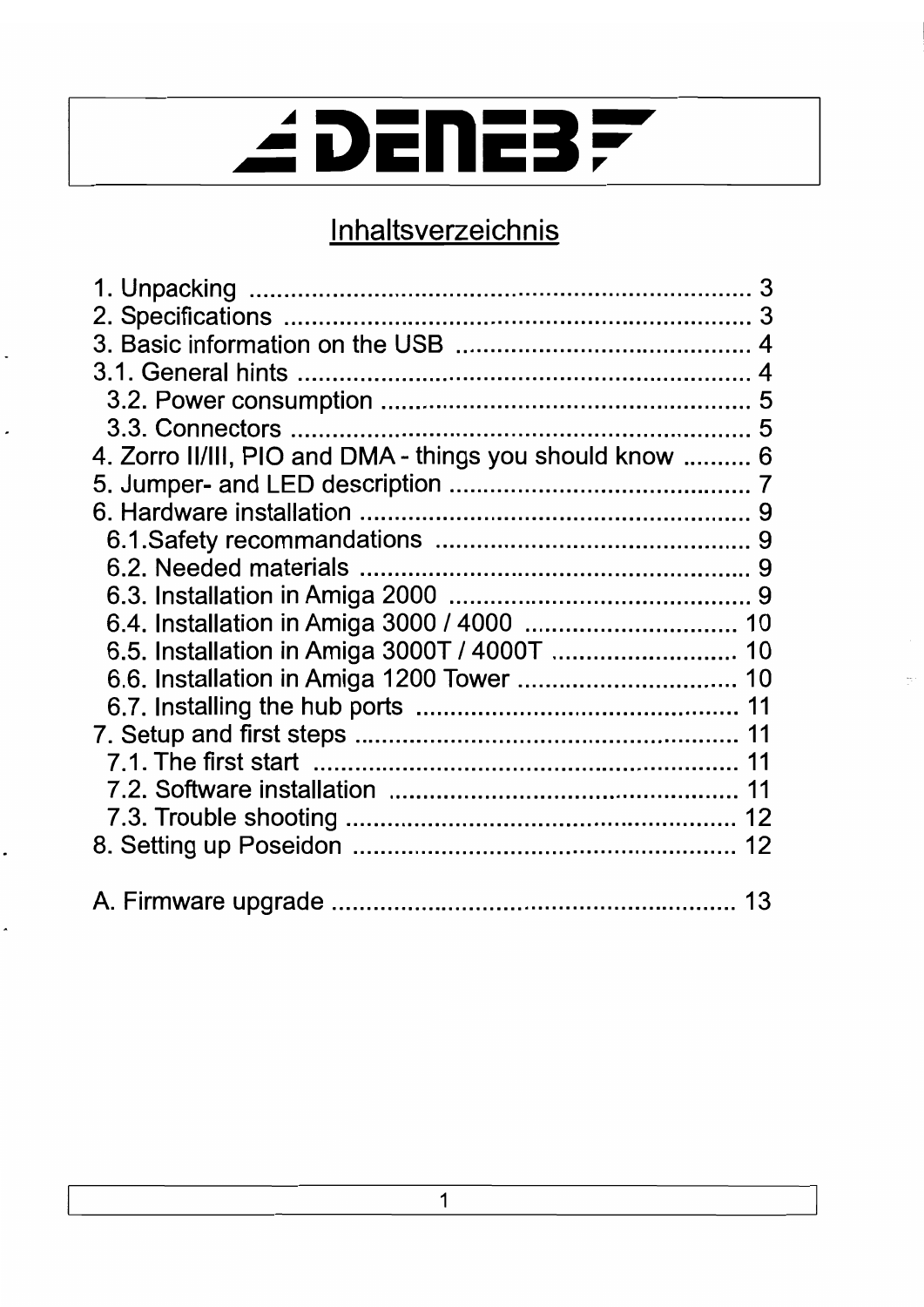## *2* DENEB

**Thanks for choosing our DENEB card!** 

By acquiring the **DENEE** you have chosen a high quality product. Years of experience from our previous moduls SUBWAY, HIGHWAY and ALGOR (PRO) have been put into the development of **DENEB**.

As a result we can offer you a product which simple is the best USB solution in terms of user friendliness and performance for the Amiga Classic.

This package contains Poseidon - a very powerful USB stack, winner of the Amiga Award 2002. It has established as de-facto standard for USB on Amiga and is included as full featured OEM license. The version V4.0 is exclusively licensed to E3B customers.

This documentation is intended to guide you through the installation process for hard- and software components of the **DENE3**. Moreover it contains basic information on the operation of USB devices.

Please read this documentation carefully **BEFORE** trying to install software and hardware on your own. You will avoid problems - and in a worst case scenario - hardware damage to your Amiga an / or your new **DENEB** board.

Most recent information as well as software updates can be found on ourwebsite: http://www.e3b.de/usb/

#### **Disposal** of your old **product**



We take responsibility for our products also after they reach their end of life. Your **DENE3** has been manufactured with high qualitiy components after the RoHS guideline.

Please inform yourself about the local separate collection system for electrical and electronical products. Please act according to your local rules.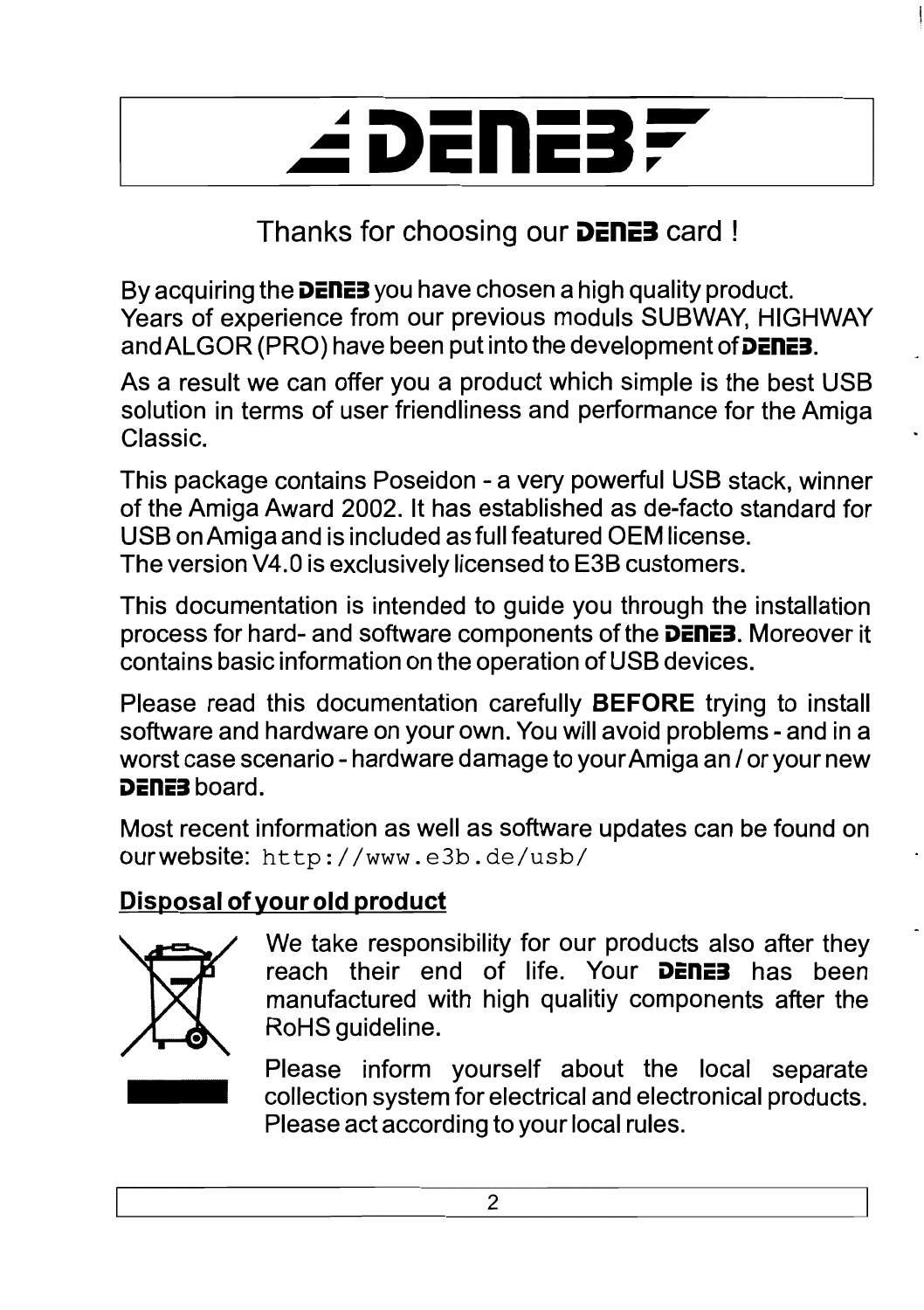## ≤ DENEB;

## 1. Unpacking

Your **DENE3** package should contain the following items:

- □ one **DENE3** card (Zorro II/III version)
- $\Box$  one holding plate with two USB adapter cables
- $\Box$  this manual

Please check your **DENEE** package after unpacking for missing parts! Missing parts should be immediately reported to your dealer. The Poseidon USB stack is included in the FlashROM of your **DENE3**.

## 2. Specifications of **DENEB**

- USB2.0 controller for Amiga Zorro II / III bus systems
- fast 32bit card design for highest performance on Zorro III
- compatible with Buster Rev. 9 and 11
- real Zorro III DMA possible (system depending)
- PIO operation possible on both Zorro II and Zorro III
- 4MB FlashROM for including USB stack and other system software
- complete autoconfiguration according to Zorro II / III
- integrated USB2.0 root hub with three ports
- compatible with USB 1.1 and 2.0 devices **(full** support of 480MBit/s high speed mode)
- all USB ports are protected against overcurrent and short circuit
- modern power saving 1.BV I 2.5V I 3.3V technology
- bus logic update possible by software
- data rates of up to BMB/s (DMA). up to 5MB/s (PIO)
- seamless integration of USB into AmigaOS by Poseidon
- optional clockport compatible expansion port
- installation software included in FlashROM
- high quality four layer PCB with hard plated gold connectors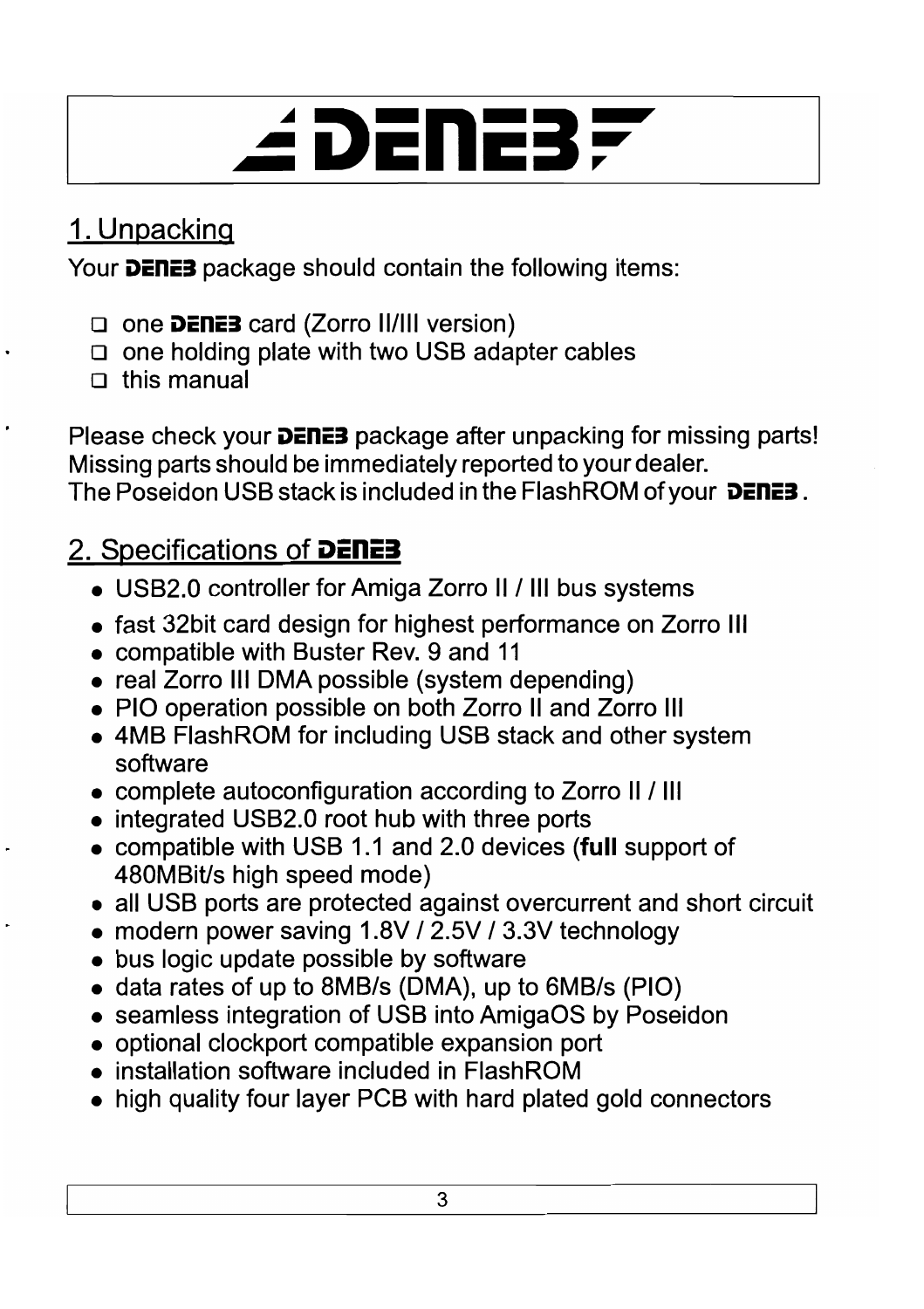

## 3. Basic nformation on USB

The USB (Universal Serial Bus) has established meanwhile as standard for attaching peripherial devices to PCs. In its current revision 2.0 it allows rates of 1.5Mbit/s (low speed), 12 Mbit/s (full speed) and 480Mbit/s (high speed). Many USB devices are standardized and available in a huge number of variants for decent prices.

Your **DENE3** cards allows you to expand your Amiga by modern peripherial devices in the most easy way. By supporting the highspeed mode the **DENE3** is the ideal choice for connecting mass storage devices and network adaptors.

The well known software package Poseidon by Chris Hodges is included as full featured OEM license. You can use USB on your Amiga without additional costs right out of the box!

Poseidon supports many standardized USB devices like memory sticks, card readers, input devices (mice, keyboards, tablets), PATA and SATA adapters for harddisks, network adapters, sound cards, hubs, USB printers and exotic devices like USB rocket launchers.

### 3.1. General hints

Your DENE3 has been designed for internal Zorro busses as found in Amiga 2000, 3000, 4000 and 1200 tower housings. Please check your computer manual before installation on information on how to add an expansion card.

> Be careful: the **DENE3** may be not be inserted into Zorro slots the wrong way!

Damages caused by incorrectly fitted boards on the DENE3 and / or your Amiga are not covered by guarantee.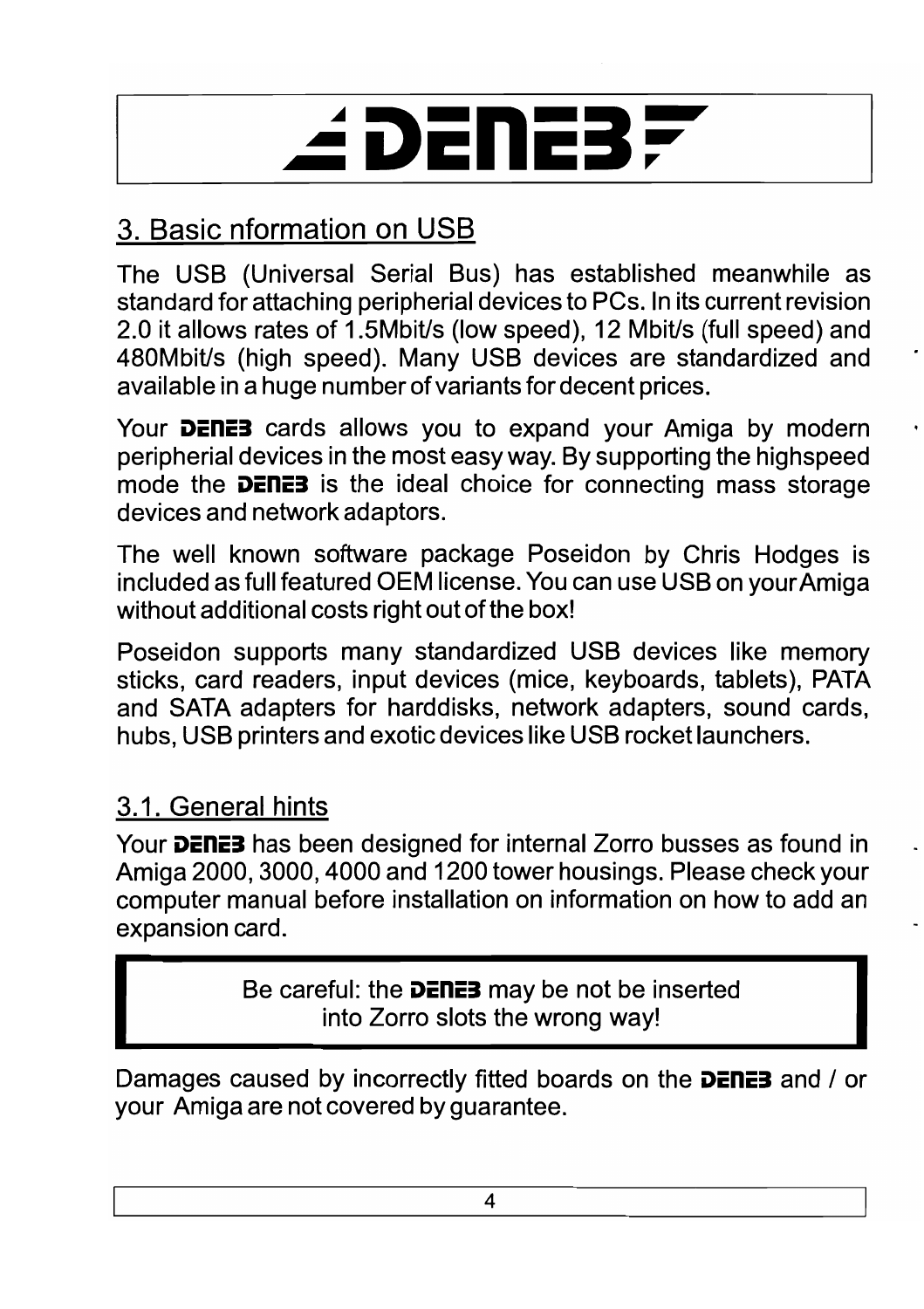## 

## 3.2. Power consumption

One **DENE3** with three devices connected to her ports can consume up to 1.5 Ampere of current. Especially fully equipped Amigas (harddisks, turbo cards) can get unstable in this condition.

Please check carefully if your power supply is able to deliver the power needed by external devices before connecting USB devices to your **i**DENE3.

Especially modern turbo- and graphic cards and fast harddisk may use almost all power resources delivered by Commodore or Amiga original power supplies.

Connecting additional bus powered USB devices to your **DENEB** can get you over the 2 Ampere power limit of the Zorro specification!

Possible solutions:

- □ If possible, use your USB devices "self powered" with their own power supplies attached.
- $\Box$  Connect an USB hub with own power supply..

In case of insufficient power supply you can expect not reproducable malfunctions and instable operation. Especially USB harddisks are known to be affected by these symptoms.

#### 3.3. **DENEB** connectors

The **DENE3** has three connector blocks: the hub ports (10 pin header), one internal USB connector and a clockport compatible connector (22pin header).

Please have a look at figure 1: all connector positions and PCB markings can be found there for reference issues.

During installation two cables have to be connected to the **DENEB** board. Figure 1 also illustrates the correct orientation of the cables. Please use this reference if you are in doubt during installation.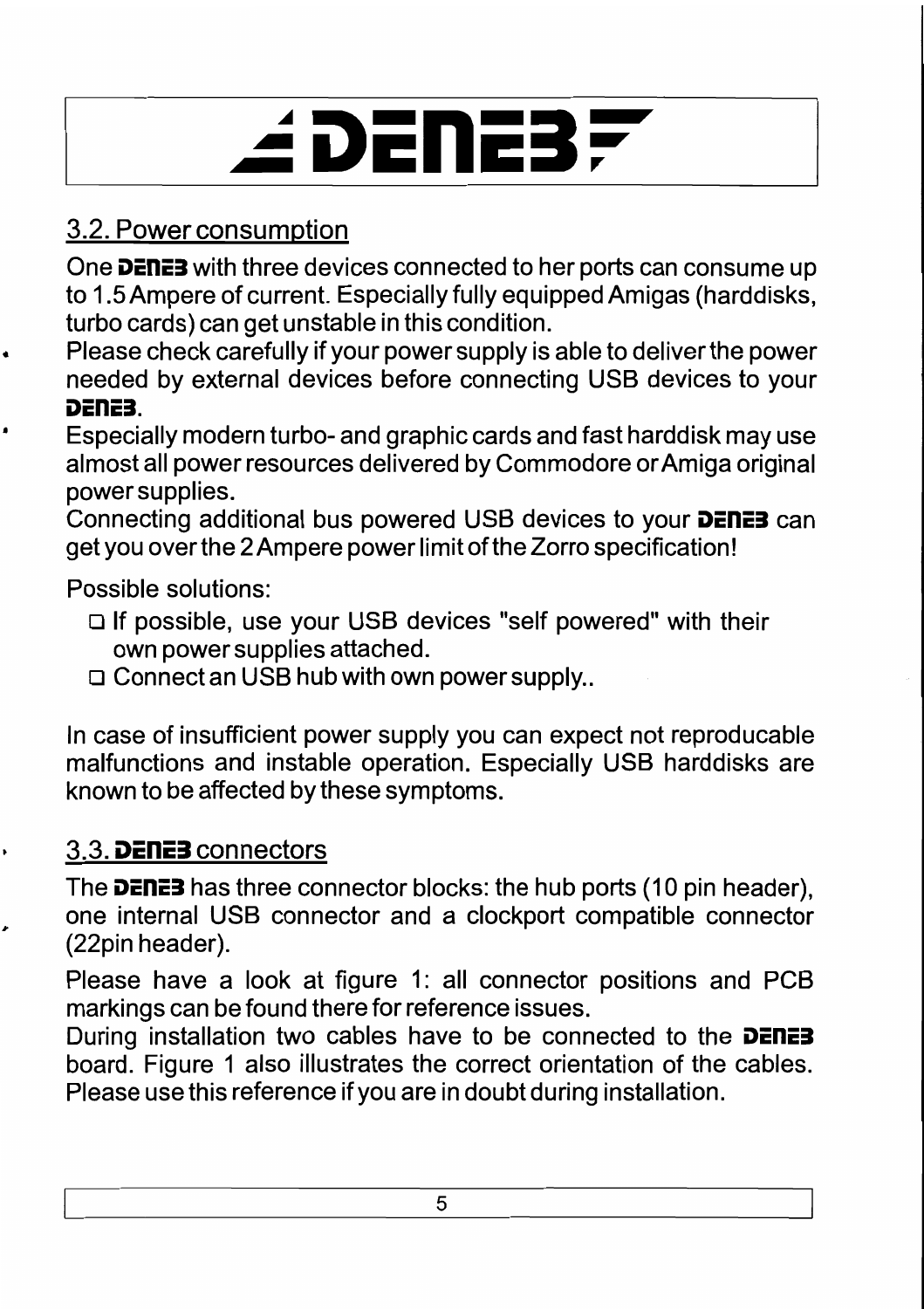## ≤ DENE3



## 4. Zorro 11/111, PIC and DMA- things you should know

The **DENE3** can be operated both on Zorro II (A2000) and Zorro III (A3000(T), A4000(T)) busses. The bus type is sensed automagically, in special cases operation in Zorro II mode can be forced by a jumper. Fast Zorro II mode on Zorro IV / Winner busboards is also supported.

As only USB card for the Amiga up to now the **DENE3** can operate with real Zorro III DMA. This means that data transfers are performed by the FPGA on the **DENE3**, and not the Amiga's CPU. This mode significantly reduces the load on the CPU in the multitasking system.

You may also use pure PIO operation as alternative. In this case all data transfers have to be handled by the CPU alone.

Due to several known bugs in theAmiga chipset (namely Buster) DMA operation is not possible or recommended in all system configurations. Please read the following information carefully, as malfunctioning DMA may cause data losses.

As a matter of fact DMA can only work with Buster Revision 9 and 11. Buster 7 does not allow DMA at all. Your system configuration,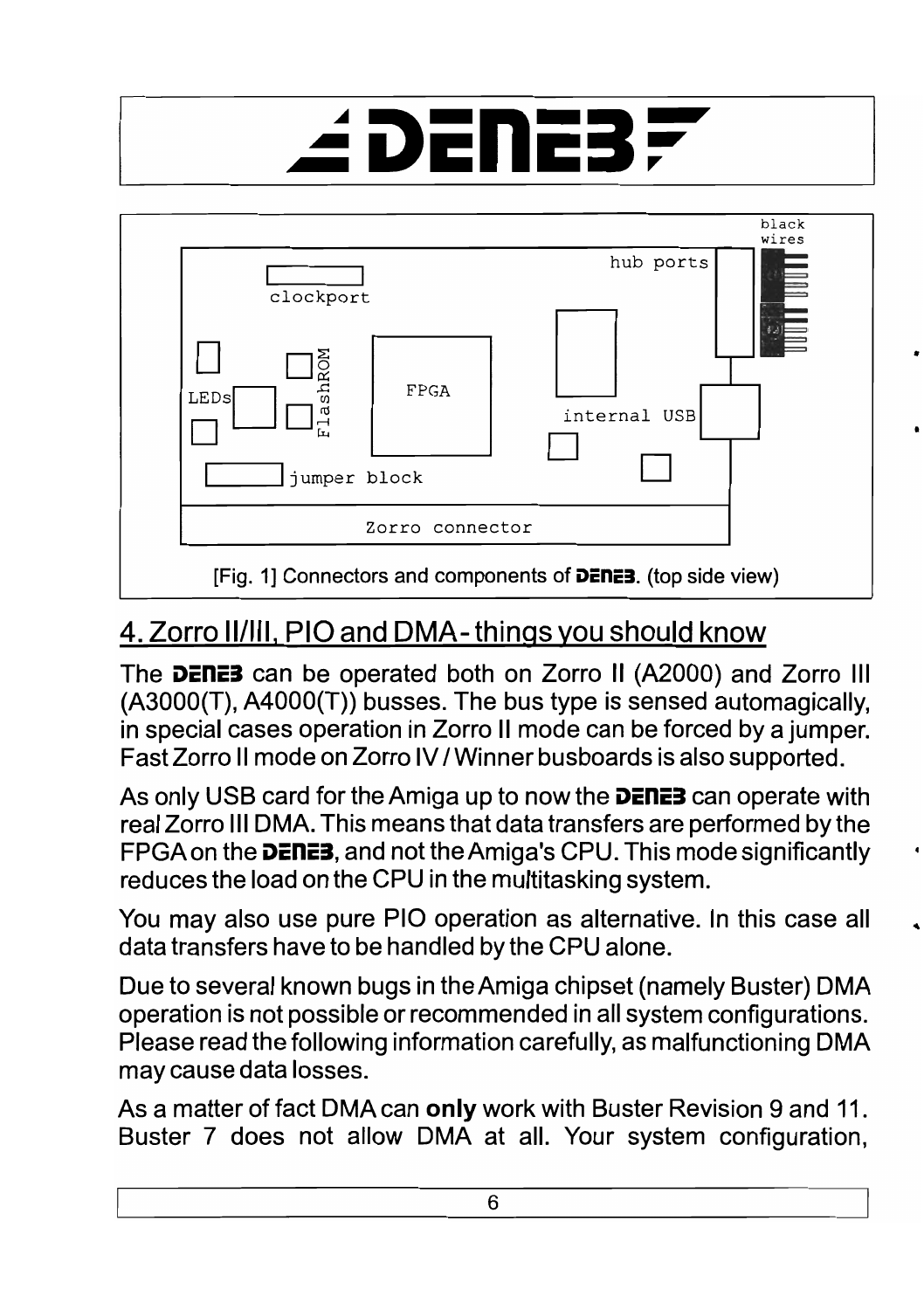## 

especially already present busmasters, decide now if **DENE3** can be operated in DMAmode.

All Zorro III busmaster cards (A4091, Fastlane Z3) and the internal SCSI controller of *A3000T/A4000T* must be taken into account. SCSI controllers located on CPU cards (e.g. CyberstormPPC) are not connected by Zorro III and need not to be taken into account. They can be used without any danger.

Buster 9: several busmasters can operate simultanously, as long as all use a special workaround in hardware for Buster 9 (e.g. Fastlane Z3). Busmasters without workaround will drive the system instable (e.g. A4091,A3000T/A4000T SCSI).

Buster 11: only **ONE** busmaster may be active here in the system. Workarounds are not known at the time of this writing.

#### Examples:

A4000Twith internal SCSI harddisk

No DMA possible on **DENE3**, PIO must be used.

A4000T, no SCSI devices connected to motherboard, Fastlane Z3

DMA can be used if Buster 9 is present; in case of Buster 11 PIO must be used.

## 5. Jumpers and LEDs

In normal operation no jumper settings are needed on **DENE3**. In some special cases some adjustment may be necessary.

The jumpers of **DENE3** are located on lower left side right above the Zorro connector (check fig. 1 on page 6). A brief description is located on the upper left edge of the **DENE3** PCB.

Please note: do not use any other jumper settings as described here! Jumpers may only be changed in power off state!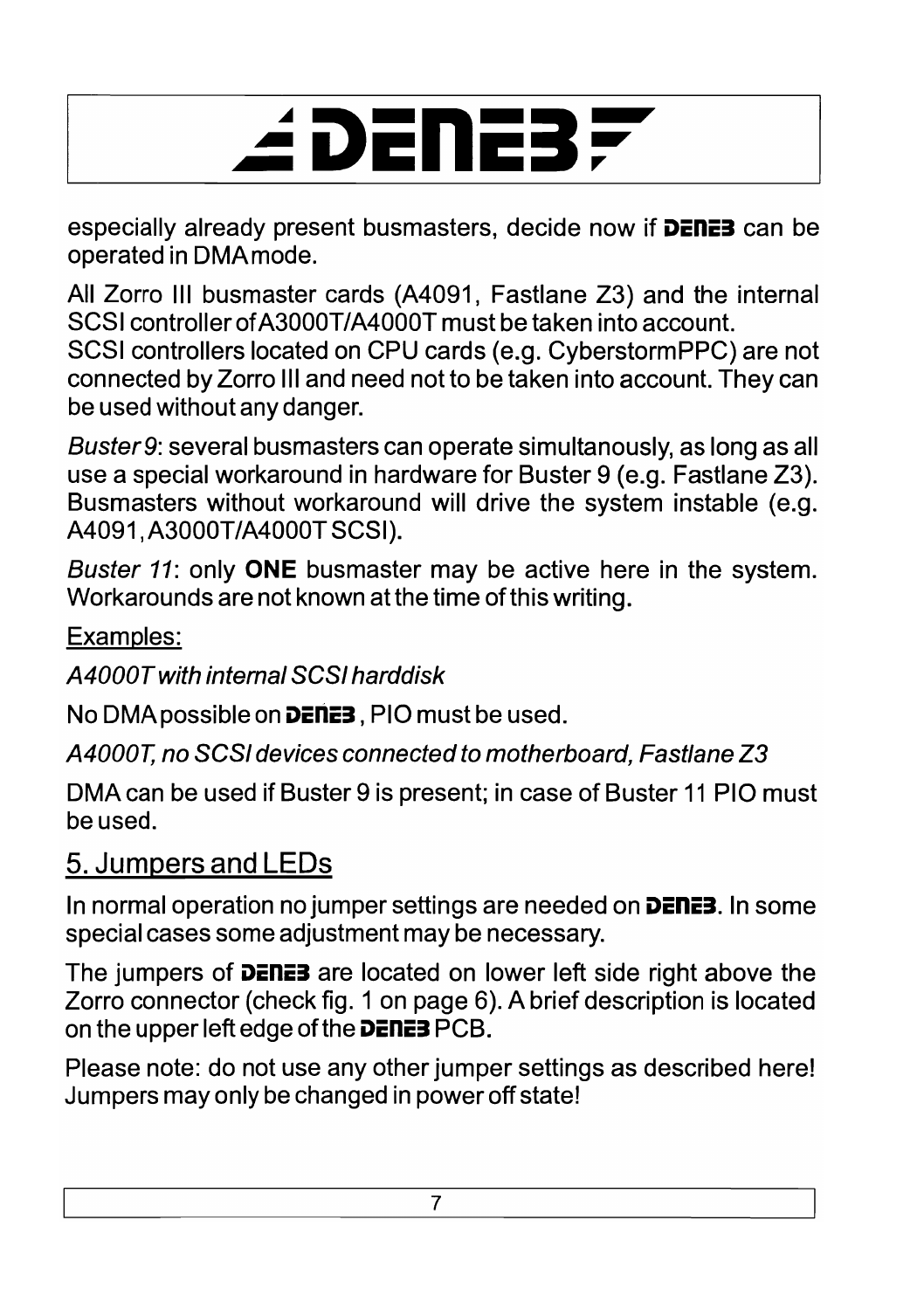## ≤ DENEB;

- $\Box$  RESCUE mode: for firmware upgrades only. May never be set in normal operation. USB is only availabla as Zorro II in rescue mode. More information can be found in appendixA.
- **THE Zorro II mode: forces DENEB** to operate in Zorro II mode. Should only be set in Zorro III systems in case of emergency, as Zorro III mode allows significantly higher rates.
- $\overline{H}$   $\overline{H}$  ROM OFF: disables activation of FlashROM contents during booting. In case of problems when starting the computer with **DENEB** installed you can set this jumper to disable the FlashROM.
- 11I1111 FSB: reserved. **DO NOT** USE.
- **THE TST: reserved. DO NOT USE.**
- $\Box$  SPARE: parking position for one spare jumper.

Four LEDs are located on the left side of **DENE3** to display the current operation mode:

- o n n "FPGA booted" - must always be on.
- $\hspace{0.1mm}$ - $\Box$ "Zorro II mode"-Zorro II mode is selected.
- $\equiv$ "Expansion power" - expansion port is activated.
- $\equiv$ -"Rescue mode" - firmware upgrade mode is selected.

During the first installation of **DENEB** in your system the RESCUE jumper must be set. This allows accessing the (non eraseable) installation software which has been stored in a specially protected area of the **i)i:ni:!I** FlashROM.

After installation this jumper must be removed to unleash the full USB and FlashROM functionality of the **DENE3** in normal operation.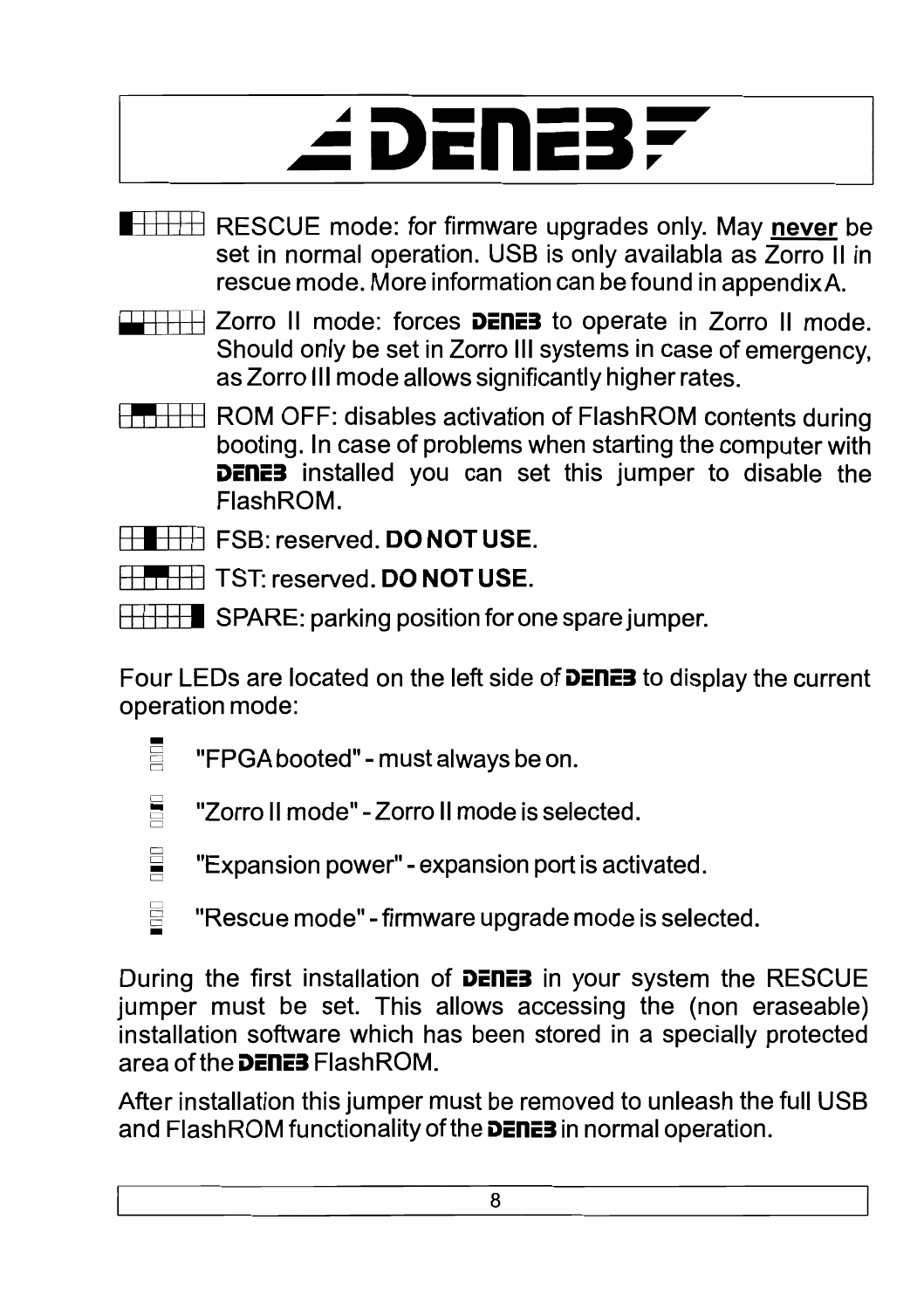

## 6. Installation of **DENEB**

Your **DENE3** card has been designed for the Zorro II/III bus (and completely compatible busboards).

### 6.1. Safety recommandations

#### Please follow these recommandations for your own safety:

- $\triangleright$  Switch off your Amiga before installation.
- $\triangleright$  Remove the power supply AC cable.
- ▶ Disconnect all external devices.
- $\blacktriangleright$  Avoid static charge.
- Follow your computer manufacturer's installation guide for expansion cards.
- ▶ Avoid any forces on the components of **DENE3** during installation! Do not apply pressure on any parts!

## 6.2. List of required material

- <sup>o</sup>**i)cnc3** expansion card
- $\Box$  one holding plate with two USB adapter cables
- <sup>o</sup>Philips style screw driver
- <sup>o</sup>(perhaps) isolation material (thick paper)

Please check **before** starting with installation if the RESCUE jumper is still set (factory default, see section 5). This is needed for first time installation.

### 6.3. **DENEB** installation in the Amiga 2000

Open your Amiga 2000 housing by removing five screws in total: two on each side and one at the back of the housing. Afterwards, the upper part of the housing can easily be removed.

Zorro slots can be found on the left side of the mainboard. Insert your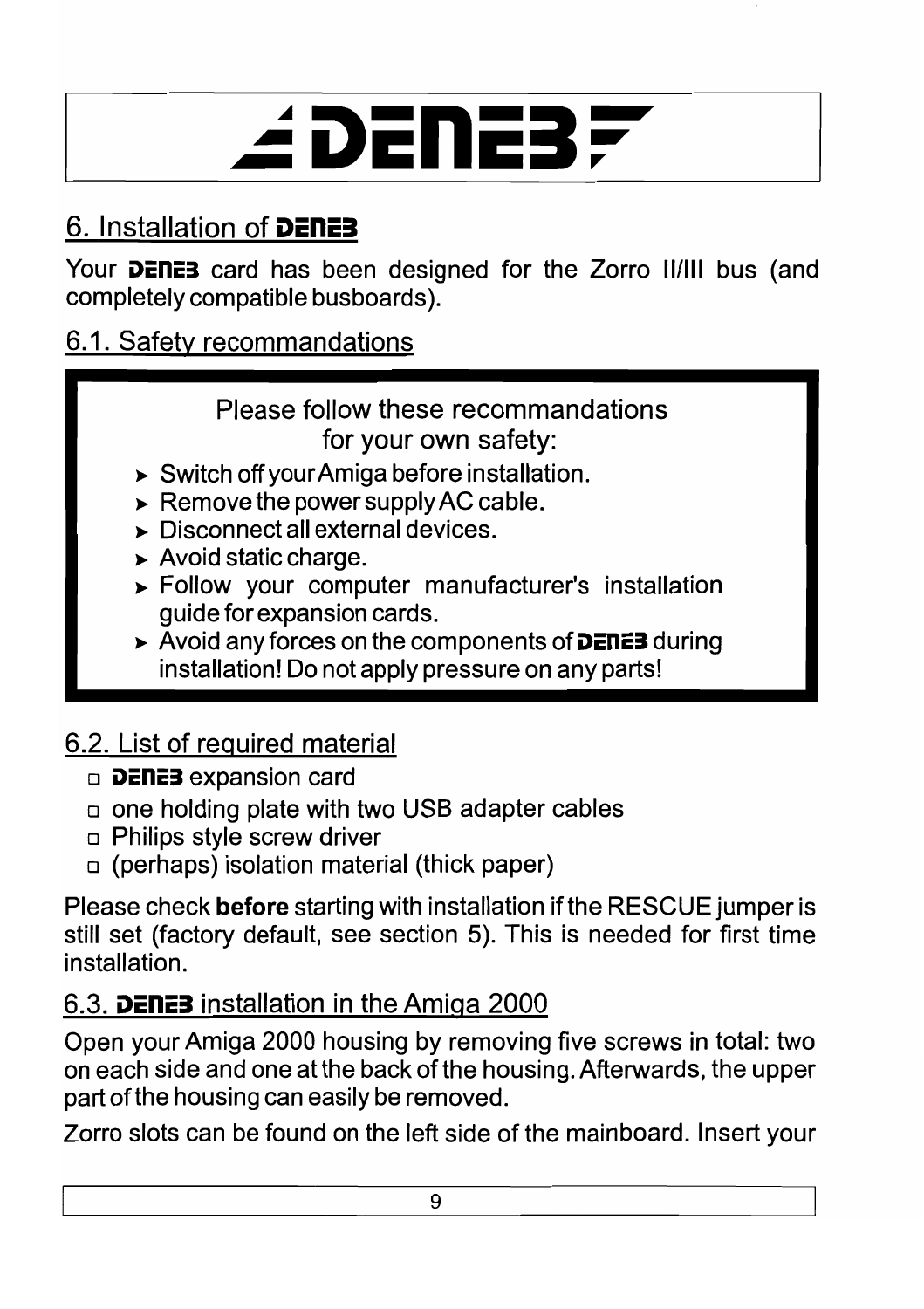# *2* DENEB F

**DENEB** into a free Zorro slot. Components on the expansion card must be on the right side, facing your power supply unit!

Close your computer before reconnecting the AC power cable.

### 6.4. **DENE3** installation in the Amiga 3000 / 4000

The Amiga 3000 / 4000 housing is fixed by several screws on the back of the housing. After removing these screws the upper part of the housing can be taken off. Zorro slots are located on a daughterboard in the left part of the computer.

**Insert your DENE3** into a free Zorro slot. Components on the expansion card must be visible from top!

If your Zorro slot has already been used many times, then the **DENE3** card might not be fixed properly to the slot. In this case it is a good idea to electrically isolate the card by inserting some isolating stuff (not burnable !) between other installed cards. This will prevent shortcuts.

Close your computer before reconnecting the AC power cable.

### 6.5. **DENE3** installation in Amiga 3000T/4000T

The Amiga 3000T / 4000T housing can be opened after removing several screws at the backside. Zorro slots can be found in the lower part of the computer on the mainboard.

Insert your **DENEE** into a free Zorro slot. Components on the expansion card must be visible from top!

Isolation issues: please see section 6.4 above.

Close your computer before reconnecting the AC power cable.

### 6.6. **DENE3** installation in Amiga 1200 Tower systems

Please consult your tower housing manual on instructions how to open the housing.

Usually the **DENE3** card has to be installed so that components on the expansion card are visible from top!

Close your computer before reconnecting theAC power cable.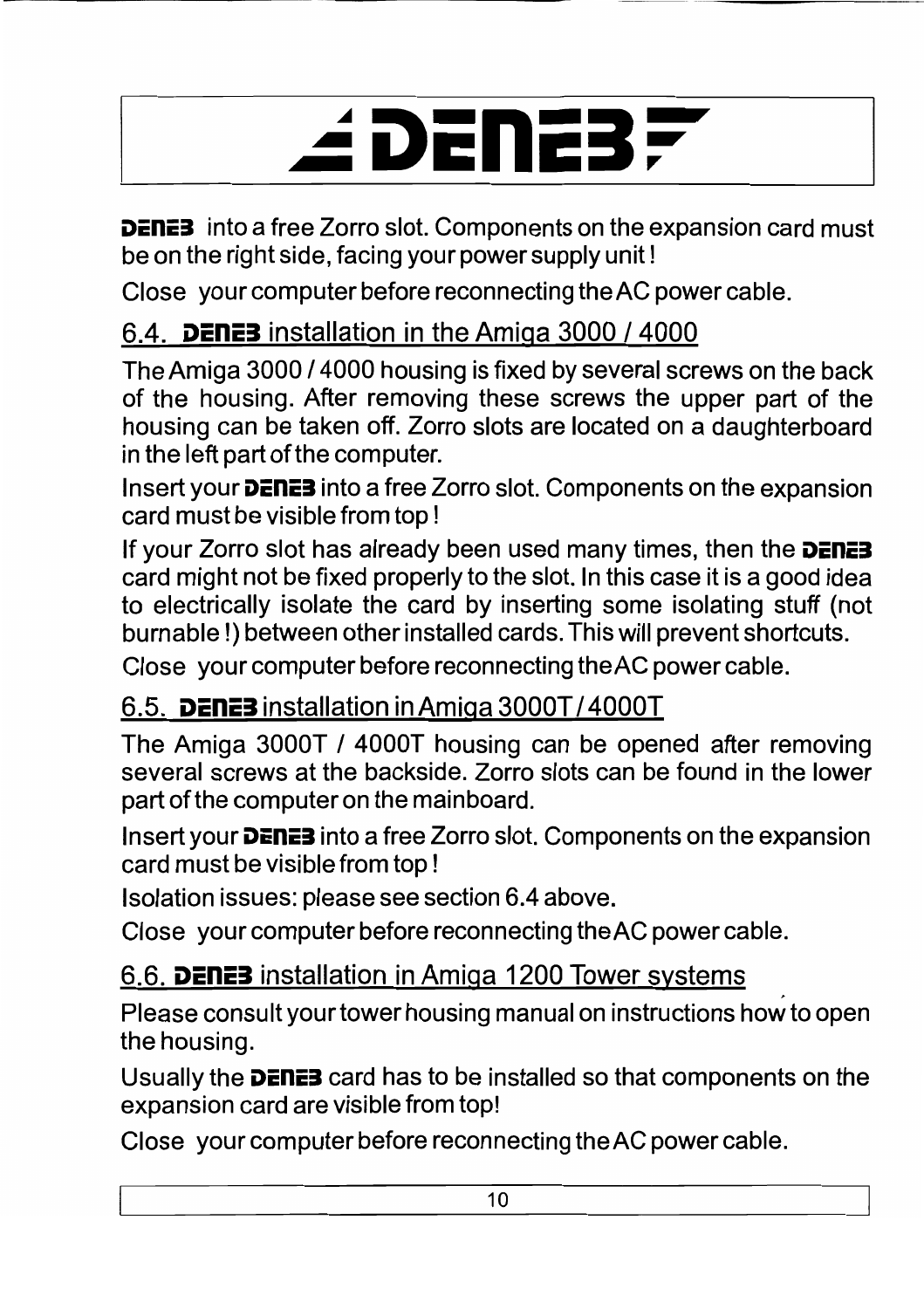

## 6.7. Installing the hub ports

For external USB device one holding plate with two USB connectors is included in your **DENE3** package. This plate fits perfectly into the corresponding counterparts on the backside of your computer.

After complete remounting of your computer's housing you can continue with software installation for the **DENE3**. Please follow the steps described in the next section.

#### 7. Setup and first steps

Do not connect any USB devices for the first test.

Switch on your Amiga now after closing its housing. Should you recognize any unusual behaviour of your Amiga, please switch it off immediatly.

### 7.1. The first start

Enter the boot menu by pressing both left and right mouse buttons and check the "Expansion Board Diagnostic" for the following entries:

| Manufacturer: 3643 | Product: 18 Status: Working |  |  |
|--------------------|-----------------------------|--|--|
| Manufacturer: 3643 | Product: 20 Status: Working |  |  |

Boot now your system. The **DENEB** is switched for the first time installation into RESCUE mode and allows accessing the installation software located inside the FlashROM.

### 7.2. Software installation

Please install all the software found on the virtual drive "Deneblnstall:" on your Amiga. It contains the USB stack Poseidon, the FlashROM utility Luciferin and some tools for firmware upgrade.

After finishing installation please switch off your Amiga and remove the **RESCUE** jumper.

Now you can use all features of your new **DENEB**!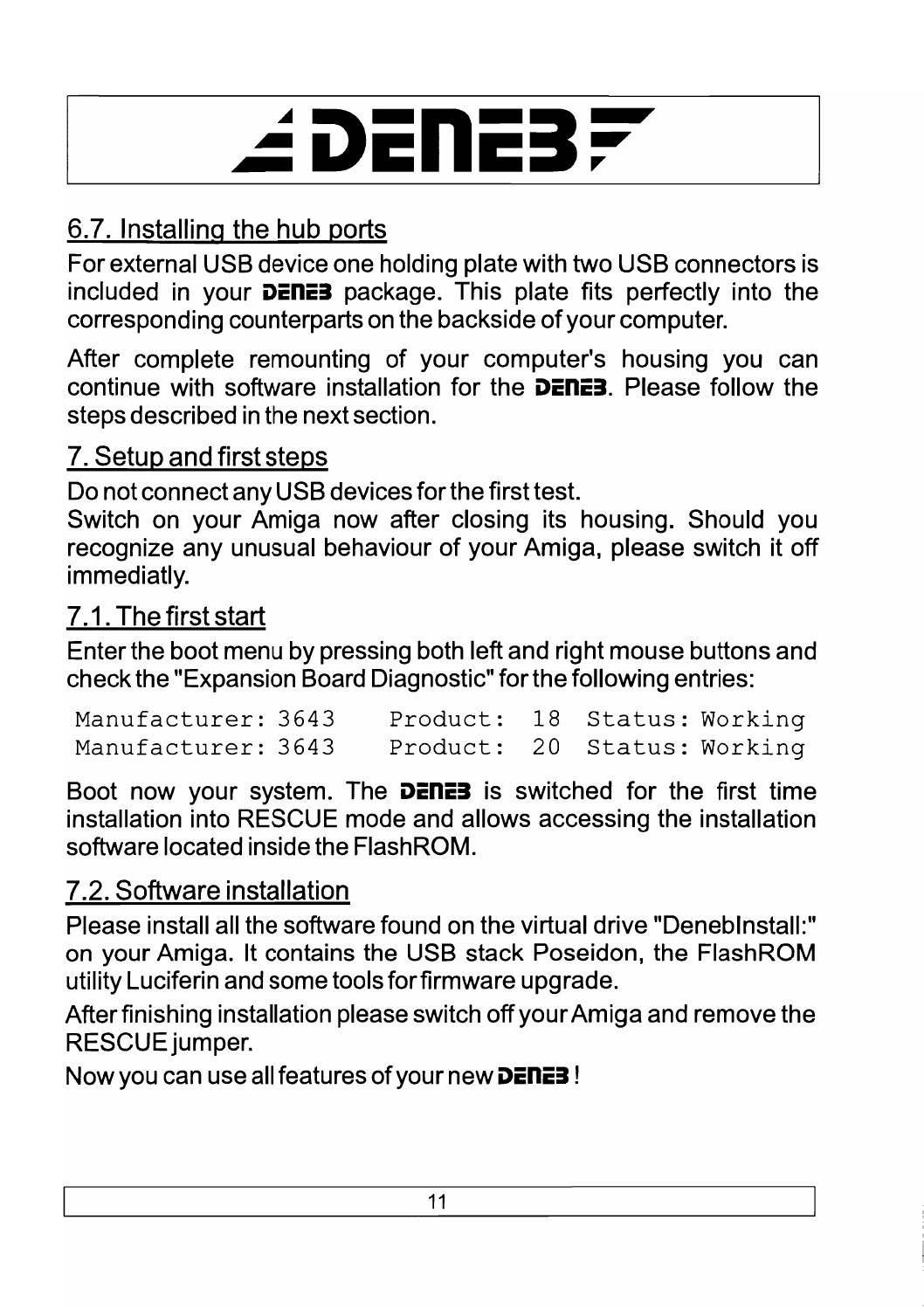## EDENEB*F*

## 7.3. Trouble shooting

Should problems occur during the first test, please carefully check if:

- □ the **DENE3** is inserted into Zorro slot the right way?
- □ the **DENEB** seats firmly inside the Zorro slot?
- **□ the "FPGA booted" LED on <b>DENE3** is lighting?
- $\Box$  the Zorro slot used is not weared out?
- $\Box$  any cables have been damaged or removed during installation?
- $\Box$  jumpers are located on wrong or reserved positions?
- $\Box$  the RESCUE jumper has been set for first time installation?

## 8. Setting up Poseidon

We assume at this point that you have installed the Poseidon USB stack after mounting the hardware. Please use the enclosed installer script for installing the software!

Its is good point in time to take some minutes and read the Poseidon manual, which has been installed onto your harddisk as AmigaGuide. You should make yourself familiar with the Poseidon GUI Trident.

Some configurations have now to be made inside Trident to suit your hardware configuration.

#### Amiga OS 3.x

Zorro II: please use the denebz2usb. device as driver

Zorro III: please read carefully the hints on DMA on page 6 and 7. If DMA is possible in your Amiga hardware setup, choose the denebdmausb. device; otherwise PIO mode must be used by choosing denebpiousb. device.

### Amiqa OS4 Classic:

At the time of this writing no DMA operation is possible with **DENE3** under Amiga OS4 Classic. Please use in Zorro III mode the enclosed denebpiousb.device.